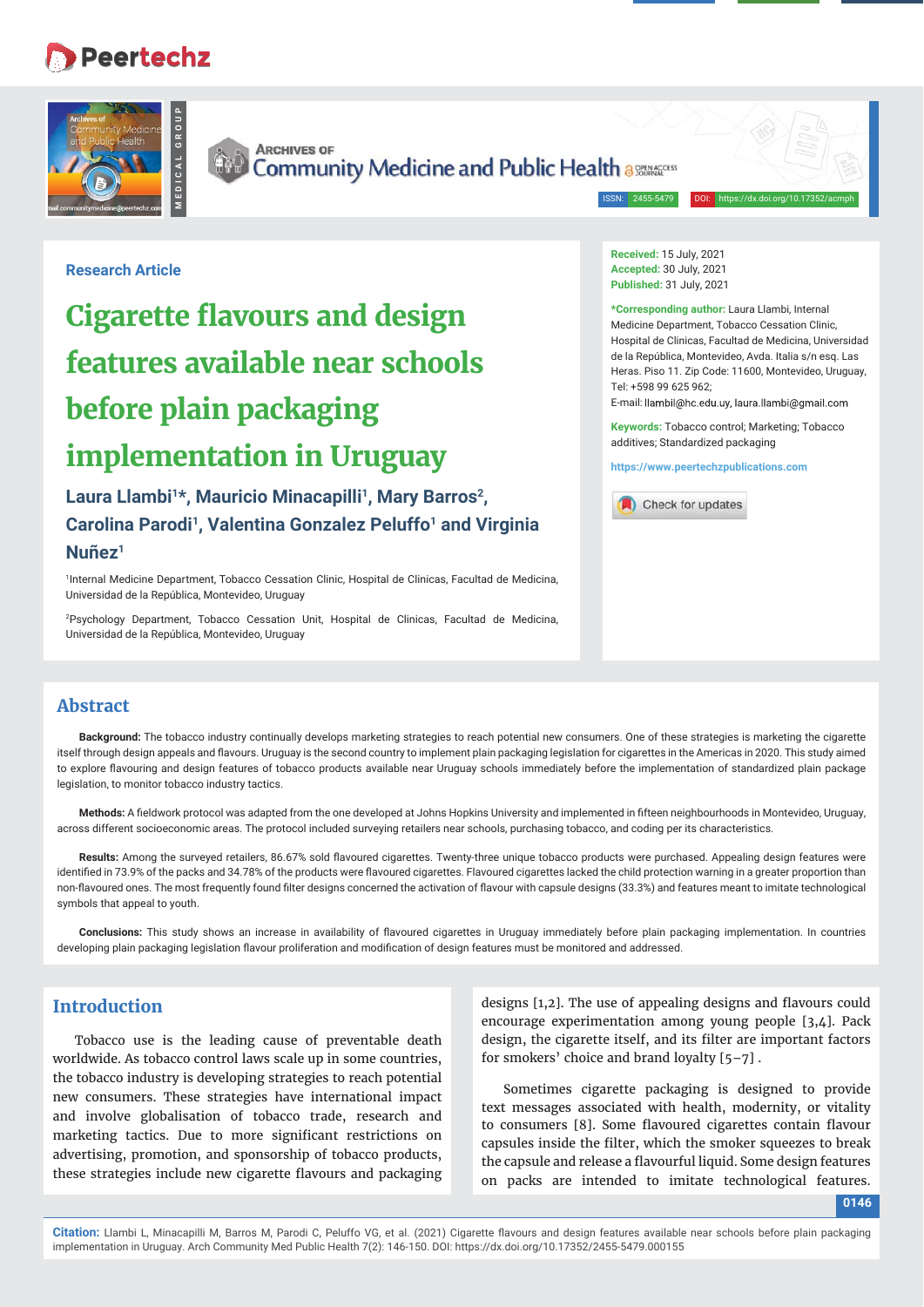For example, a pack may appear to have a 'power' or 'play' button; the buttons (illustrations made to look like buttons) may be used by some brands to indicate how to change the taste to menthol by 'turning on' (squeezing) something inside the cigarette. Flavoured cigarettes are appealing to kids, adolescents, and young adults, in whom they are believed to promote initiation [3,9,10], increase addictiveness [11] and decrease risk perception [12].

Additionally, flavours like menthol act synergistically with nicotine through biological mechanisms on acetylcholine receptors in the brain. They produce sensory reinforcement, intensifying symptoms of withdrawal, and altering metabolism by increasing its bioavailability [13].

Uruguay recently passed the plain packaging legislation, which was fully implemented in February 2020 [14]. Thus, it became the second country in the Americas region and the first in South America to adopt this strong tobacco control measure.

The current legislation prohibits the advertisement, promotion, and sponsorship of tobacco products, including the display of packs at the points of sale. Likewise, deceptive terms such as 'light' or 'mild' have been banned; pictorial health warnings cover 80% of packaging surfaces, and cigarette companies are required to adhere to a single presentation (one brand variant) per brand family [15,16].

The development of new flavoured tobacco products with unique design characters was observed coincidentally with plain packaging implementation in countries such as Australia and the United Kingdom [17,18] Consequently, experts recommended that countries developing plain packaging legislation should explore these other strategies that accompany the product, primarily to broaden the regulations and prevent the development of these new tobacco attractions.

The study examined the availability of flavourings and design features in tobacco products in Uruguay immediately before the implementation of plain package legislation. Particularly, the study aimed to explore which characteristics were available among retailers near schools, as these products are particularly attractive to youth. This information could help tailor further policies globally, and serve as baseline data to monitor the issue after plain packaging implementation.

## **Methods**

The fieldwork protocol was adapted from the Tobacco Packet Surveillance System (TPackSS) of Johns Hopkins University [19]. It was implemented in 15 neighbourhoods in Montevideo, Uruguay, sampled for convenience, corresponding to five neighbourhoods per each of the three socioeconomic (low, middle, and high) areas, as per the National Socioeconomic Index [20]. One high school or college (hub) in each of the 15 neighbourhoods was selected based on density, safety, and school size while avoiding geographic overlap. Field workers had a training session and were provided with a printed manual with data collection procedures. Two data collectors surveyed two tobacco retailers (kiosks, small warehouses, and mini markets) near each of the 15 schools to obtain data between 1

June and 30 August 2019, six months before implementation of plain packaging. The retailers were selected by data collectors, starting from the selected hub based on the commercial activity nearby. After the first retailer was visited, a visual inspection procedure was repeated: if no commercial activity was seen, data collectors walked in a right-hand direction up to five blocks in search of a second retailer, until they identified two per hub. At each store, data collectors disclosed that they were participating in a study about flavoured cigarettes. The vendor was asked which tobacco product brands (flavoured or non-flavoured) were available at the store, and a pack of each different product was purchased. The responses were registered on paper forms, and the packs were labelled and stored in plastic bags. The same procedure was applied for subsequent retailers in a bid to acquire products not previously purchased. Each unique pack was photographed, and its characteristics were entered into a database. The variables were coded, inspired by the TPackss Features and Appeals Codebook. A pilot plan was conducted before the start of the study.

The packs were carefully observed by three researchers, wording and design were noted, and the packs were opened and emptied. Features of the cigarette, namely paper, filter, and filter contents were then coded according to their flavour capsules and number, colour, and characteristics. Statistical software SPSS Version 20 was used (IBM Corp., Armonk, NY, USA).

### **Results**

Thirty retailers were visited and surveyed. Twenty-three unique tobacco products were purchased, including 21 cigarette packs and two rolling tobacco packs. No specimen provided information on the contents of nicotine, tar, or carbon monoxide, and only 9 out of the 23 (39.1%) had some warning of protection for minors, such as not being available for sale to persons under 18 years of age.

#### **Package design features**

Appealing design features were found in 17 of the 23 packs  $(73.9\%)$ , such as fancy prints  $(30.4\%)$ , metallic or shiny finishes (21.7%), relief or bas-relief (21.7%), and contrasting colours and holographic images (13%). Many of the packs had two types of appeal (see Table 1). In 7 of the 23 packs (30.4%), lexical features related to quality or luxury were found using words like 'finest', 'premium', 'class A', or 'quality'. In 8 (34.8%) cases, the package contained language alluding to freshness, relaxation, enjoyment, or sensation (Figure 1).

#### **Flavours**

Flavoured cigarettes comprised 34.78% of the products available near schools. Of the 30 retailers surveyed, 26  $(86.67%)$  sold flavoured cigarettes. They were available at all socioeconomic levels. Several retailers had different flavoured cigarettes, with up to five different brands. Of the eight flavoured brands, three were sold at all socioeconomic levels, while another three only at high and medium socioeconomic levels, and two others only at medium and low socioeconomic level neighbourhoods. Flavoured cigarettes lacked child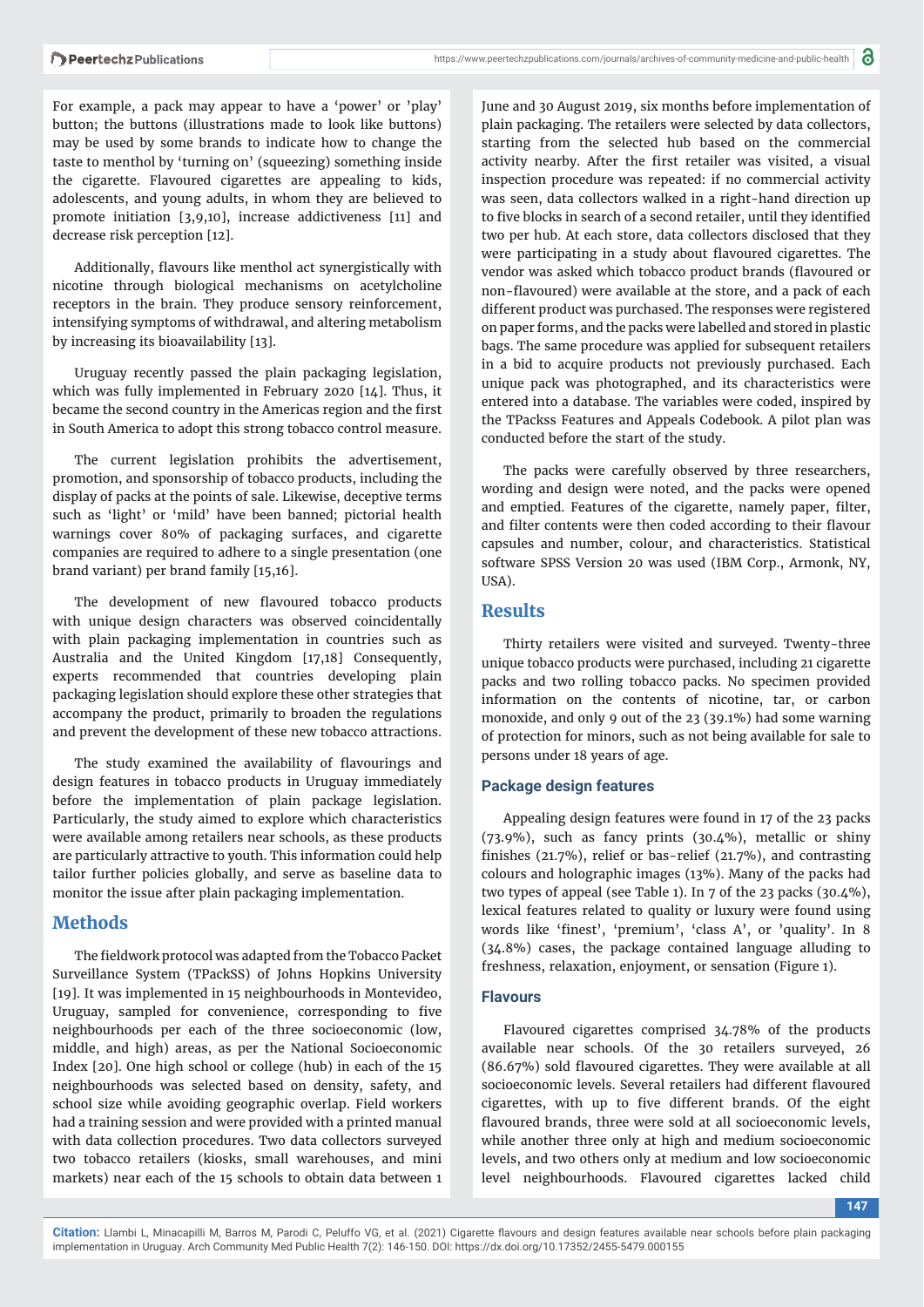

Figure 1: Packs, sticks, and filter contents and features, Uruguay 2019. Panel A: lexical about sensation and flavour; panel B technological and freedom of choice lexical in English language; panel C: capsule flavoured cigarette; panel D: filter designs in flavoured cigarettes.

protection warnings (62.5%) in a more significant proportion than non-flavoured ones  $(53\%, p: 0.40)$ . Appealing designed features were present in seven out of eight flavoured cigarette packs. In half of the flavoured cigarettes, the brand name itself suggested the presence of flavour or its activation (Double click ®, Dual sense ®, Iceball ®).

The filters of flavoured and non-flavoured cigarettes contained design characters, being more frequent in the former. The most frequently found filter designs represented the activation of flavour with ball or capsule designs in 33.3% of the filters, which sometimes added technological characters such as a 'play' or a 'power' (turn on) button. Filter designs also included images of leaves, crowns, or lines framing the brand logo in smaller proportions (Table 1, Figure 1). Out of the eight flavoured brands, six had menthol, and two of them had double flavours like menthol and strawberry or some other fruit.

#### **Discussion**

Our study found that more than one-third of the tobacco products available at retailers near youth educational centres across all socioeconomic level areas in Uruguay were capsuleflavoured. Notably, five of the eight flavoured cigarettes brands used in this study were not available in 2016, according to the research conducted by Deatley, et al. [21]. They used a similar protocol, indicating an apparent increase in varieties over three

years in Uruguay. This is consistent with the findings of Scollo et al. and Moodie, et al. [17, 18] in countries that implemented plain packaging legislation. Our study found that the majority of retailers sold at least one flavoured cigarette brand (86.67%), this percentage is higher than that found in Bolivia (77.4%) and Brazil (80%), similar to that of Chile (85.2%), and lower than that of Argentina (88.5%) and Peru (95.0%) [22].

The variety of flavoured cigarettes within the same brand was restricted to one, as national regulations require having a single presentation per brand, to avoid elements that may induce smokers to believe a variant to be less harmful than another, contrary to what has been observed in other countries. Consistently, our study found eight brands of flavoured cigarettes available, much less than those in Peru (15) brands), Chile (18 brands), Bolivia (20 brands), and Argentina  $(23 \text{ brands})$   $[22]$ . In these countries, up to five variants of flavours of the same brand have been reported, resulting in a much higher number of flavoured cigarettes brands overall. The single presentation per brand requirement in Uruguay possibly limited the proliferation of various flavours for each of the popular brands available. Regulations forbidding marketing and displaying of these products at the point of sale near sweets or snacks targeting youth may also explain the differences. The flavoured cigarettes in our study had appealing designs on packages, sticks, and filters; companies use them as a communication vehicle, free of health warnings and restrictions, as has been noted by other studies [1,2,23].

This study has several strengths. We highlight the use of standardized fieldwork and international coding protocols that allow better external validity and comparability. To the best of our knowledge, this study is novel because it was conducted immediately before the implementation of plain packaging regulations in a country belonging to the American region, particularly in Uruguay. Thus, this study explores the tobacco industry's marketing strategies in a strong tobacco control policy environment.

Nonetheless, it has some limitations. It was carried out in the capital city of Montevideo, and the selected hubs and retailers were sampled for convenience, limiting the generalizability of the results. Another limitation is that vendors being told this was a study of flavored cigarettes, they could have withheld products.

In conclusion, there was an increase in available flavoured cigarette brands prior to the implementation of plain packaging legislation in Uruguay. The variety of flavoured cigarettes available near schools in Uruguay is much smaller than in other countries, most likely due to the single presentation per brand restriction. In the absence of specific regulations on additives and flavourings or plain packaging, other countries could decrease availability by considering the implementation of this requirement. Attractive design features are present on cigarette sticks. Policymakers should consider tobacco flavour regulation to address this marketing strategy. From a global, international perspective, countries

**148**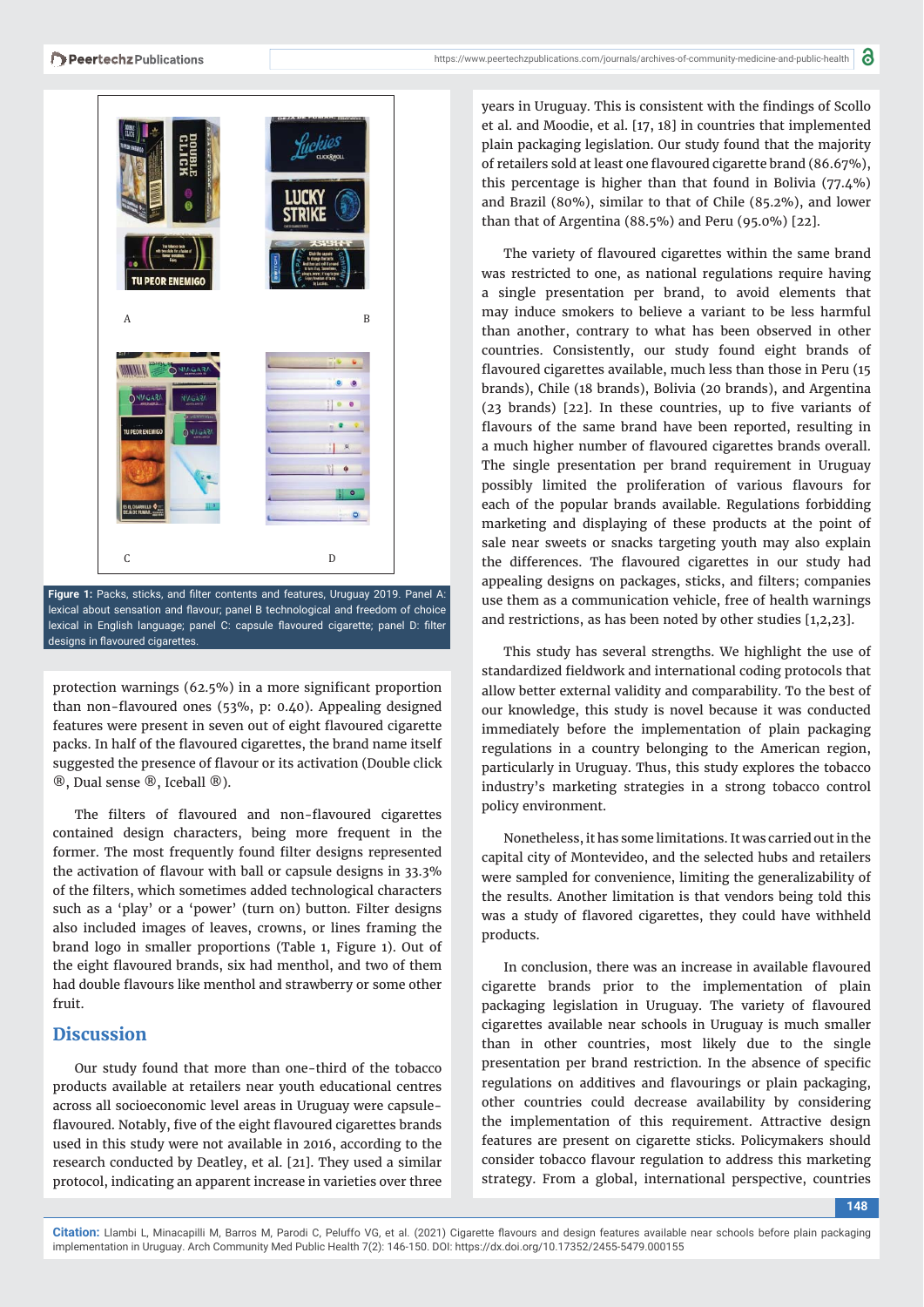**Table 1:** Tobacco pack attributes, Uruguay 2019.

| <b>Brand</b>          | <b>Taste switch</b> | <b>Type of flavour</b> | <b>Flavour imagery or lexical</b><br>in the pack | <b>Fancy features in pack</b>        | Imagery in filter                 | <b>Filter content</b> | No sale to minors<br>warning |
|-----------------------|---------------------|------------------------|--------------------------------------------------|--------------------------------------|-----------------------------------|-----------------------|------------------------------|
| <b>FLAVOURED</b>      |                     |                        |                                                  |                                      |                                   |                       |                              |
| Caps Duo              | Yes                 | Menthol                | Imagery and lexical                              | <b>Explosion imagery</b>             | 2 balls/skip track sign           | 2 capsules            | Yes                          |
| Double Click          | Yes                 | Menthol and<br>fruit   | Imagery and lexical                              | Shiny detailing and relief           | 2 coloured balls/Power<br>lexical | 2 capsules            | No                           |
| <b>Dual Sense</b>     | Yes                 | Menthol                | Imagery and lexical                              | <b>Explosion imagery</b>             | 2 balls                           | 2 capsules            | <b>No</b>                    |
| Iceball               | Yes                 | Menthol                | Lexical                                          | <b>No</b>                            | 1 ball                            | 1 capsule             | Yes                          |
| Lucky Strike          | Yes                 | Menthol                | Imagery and lexical                              | Shiny detailing and relief           | Power button sign                 | 1 capsule             | No                           |
| Niágara               | Yes                 | Menthol                | Imagery and lexical                              | Contrasting colours/<br>tobacco leaf | 1 ball/Mint leaf                  | 2 capsules            | No                           |
| Pacífico              | No                  | Menthol                | Imagery and lexical                              | Metallic finish                      | 1 ball/ Crown image               | 1 capsule             | No                           |
| Remix                 | Yes                 | Menthol and<br>fruit   | Imagery and lexical                              | Contrasting colours                  | 2 different coloured<br>balls     | 2 capsules            | Yes                          |
| NON FLAVOURED         |                     |                        |                                                  |                                      |                                   |                       |                              |
| Benson & Hedges       | N/A                 | N/A                    | N/A                                              | <b>No</b>                            | Lines framing logo                | None                  | Yes                          |
| California            | N/A                 | N/A                    | N/A                                              | Coloured Fancy pattern               | Luxury imagery                    | None                  | <b>No</b>                    |
| Casino                | N/A                 | N/A                    | N/A                                              | <b>No</b>                            | Lines                             | None                  | Yes                          |
| Cerrito               | N/A                 | N/A                    | N/A                                              | Metallic finish                      | N/A                               | N/A                   | <b>No</b>                    |
| Coronado              | N/A                 | N/A                    | N/A                                              | Metallic finish                      | Lines framing logo                | None                  | No                           |
| Fiesta                | N/A                 | N/A                    | N/A                                              | No                                   | Lines pattern                     | None                  | Yes                          |
| <b>J &amp; M</b>      | N/A                 | N/A                    | N/A                                              | Waves images                         | Lines pattern                     | None                  | No                           |
| L & M                 | N/A                 | N/A                    | N/A                                              | <b>No</b>                            | Lines framing logo                | None                  | Yes                          |
| Madison               | N/A                 | N/A                    | N/A                                              | Metallic finish                      | Lines framing logo                | None                  | <b>No</b>                    |
| Marlboro              | N/A                 | N/A                    | N/A                                              | Holographic images                   | Fancy pattern                     | None                  | Yes                          |
| Nevada                | N/A                 | N/A                    | N/A                                              | Metallic finish                      | Luxury imagery                    | None                  | No                           |
| Ocean                 | N/A                 | N/A                    | N/A                                              | No                                   | Lines framing logo                | None                  | No                           |
| <b>Philip Morris</b>  | N/A                 | N/A                    | N/A                                              | <b>No</b>                            | Fancy pattern                     | None                  | Yes                          |
| Richmond              | N/A                 | N/A                    | N/A                                              | Tobacco leaf                         | Fancy pattern                     | None                  | No                           |
| Rio Novo <sup>a</sup> | N/A                 | N/A                    | N/A                                              | Metallic finish                      | N/A                               | N(A)                  | No                           |

*a Corresponds to chopped tobacco. N/A: not applicable*

considering plain packaging regulations must carefully plan how to monitor and regulate both cigarette design features and flavour proliferation prior to implementation. Monitoring and regulating potential attractions simultaneously could enhance plain packaging effectiveness. Future research is needed after the implementation of plain packaging globally to continue analysing the tobacco industry's strategies.

## **Acknowledgements**

We would like to thank Editage (www.editage.com) for English language editing.

#### **Author contributions**

Conceptualization L.LL, M.B and C.P; methodology, L.LL., M.M, V.G and V.N; software M.M, V.G and V.N.; formal analysis L.LL, M.B and C.P.; resources, L.LL, M.M and V.G.; data curation M.B, C.P and V.N; writing—original draft preparation LLL; writing—review and editing M.M, V.G, M.B, C..P and V.N project administration and funding acquisition, LLL; all authors have read and agreed to the published version of the manuscript.

#### **Funding**

This study was funded by the National Cancer Committee, Comsion Honoraria de Lucha contra el Cancer, Uruguay

#### **Ethical approval**

The protocol was approved by the Ethics Committee of Hospital de Clinicas, University of the Republic of Uruguay.

#### **Declaration of competing interest**

The authors declare that they have no known competing financial interests or personal relationships that could have appeared to influence the work reported in this paper.

#### **References**

- 1. Smith KC, Washington C, Welding K, Kroart L, et al. (2017) Cigarette stick as valuable communicative real estate: a content analysis of cigarettes from 14 low-income and middle-income countries. Tobacco Control 26: 604–607. **Link:** https://bit.ly/2V810bQ
- 2. Mutti S, Hammond D, Reid JL, White CM, Thrasher JF (2016) Perceptions of branded and plain cigarette packaging among Mexican youth. Health promotion international 32: 650–659. **Link:** https://bit.ly/3yktrC4

**149**